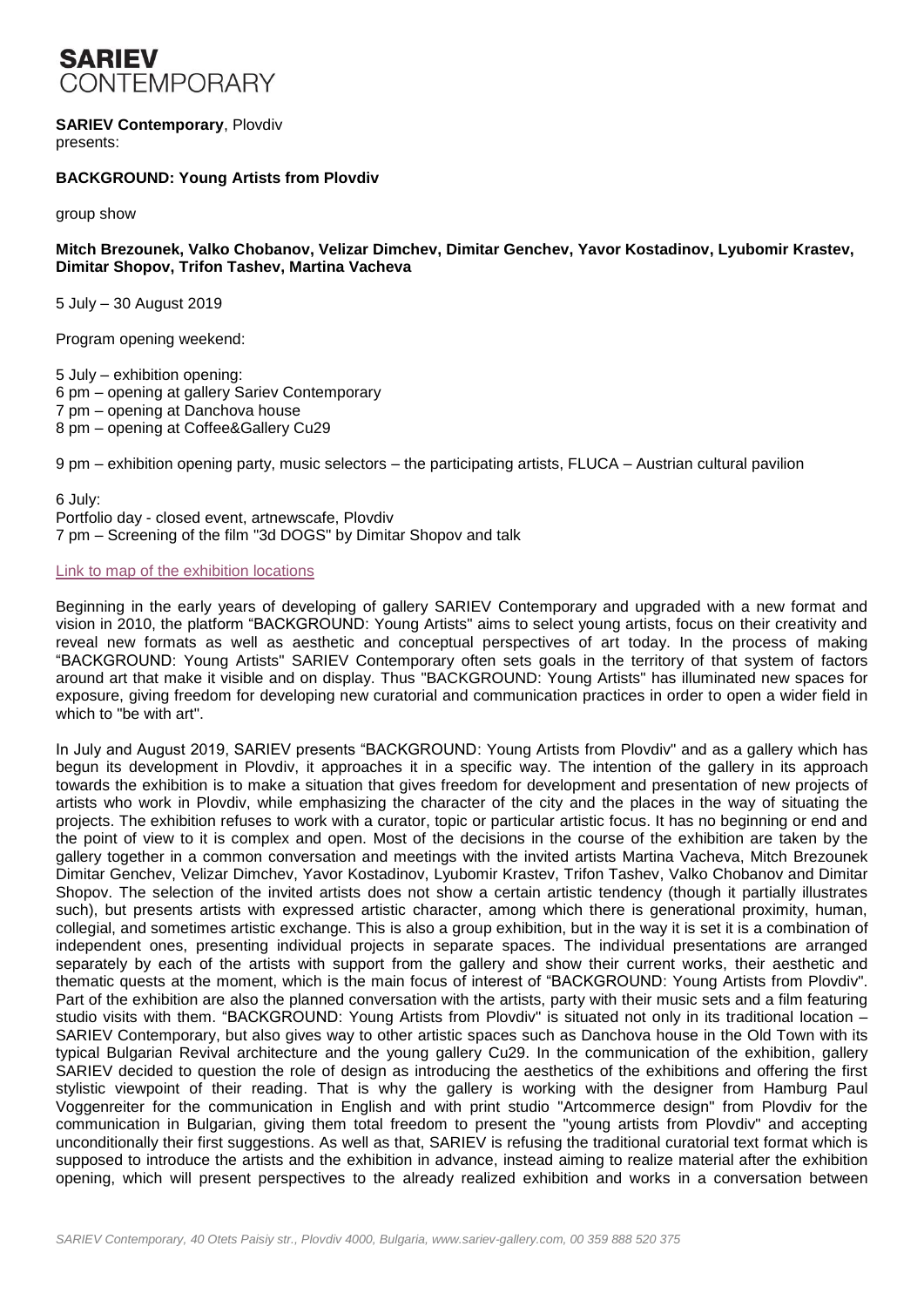# **SARIEV CONTEMPORARY**

artists, gallerists, art historians, curators, visitors, collectors, designers, the author of the film, the exhibition partners. A material in which the new visual identity of SARIEV Contemporary, too, will be announced.

"BACKGROUND: Young Artists from Plovdiv", as well as in previous years, will include "Portfolio Day" – a format that provides opportunity to young artists who have applied and were selected to consult their work in dialogue with established artists, gallerists, curators and collectors.

The exhibition will take place at several locations:

#### **Gallery Sariev Contemporary**

Dimitar Shopov, "3d DOGS" 5 July – 30 August 2019 40 Otets Paisiy str. Monday – Friday 10 am – 6:30 pm **Saturday** 11 am  $-3$  pm

### **Danchova house**

Mitch Brezounek, Valko Chobanov, Velizar Dimchev, Yavor Kostadinov, Lyubomir Krastev, Martina Vacheva 5 July – 30 August 2019 18 Kiril Nektariev str. Tuesday – Sunday 11 am  $-7$  pm

## **Coffee&Gallery Cu29**

Trifon Tashev 5 July – 13 August 2019 24 Hristo Dyukmedzhiev str. Monday – Sunday 9 am – 11 pm

### **Artnewscafe**

Dimitar Genchev 5 July – 30 August 2019 38 Otets Paisiy str. Monday – Thursday 9 am – 12 pm Friday and Saturday 10 am – 1 am Sunday 10 am – 12 pm

### **FLUCA – Austrian cultural pavilion**

Exhibition opening party, music selectors – the participating artists 5 July, 9 pm Screening of films about the artists, panel discussion with Vesselina Sarieva (founder and director, Sariev Contemporary) and the artists 18 July, 7:30 pm 38 Otets Paisiy str.

### **Lucky cinema**

Screening of the film "3d DOGS" by Dimitar Shopov and talk 6 July, 7 pm 1 W. Gladstone str.